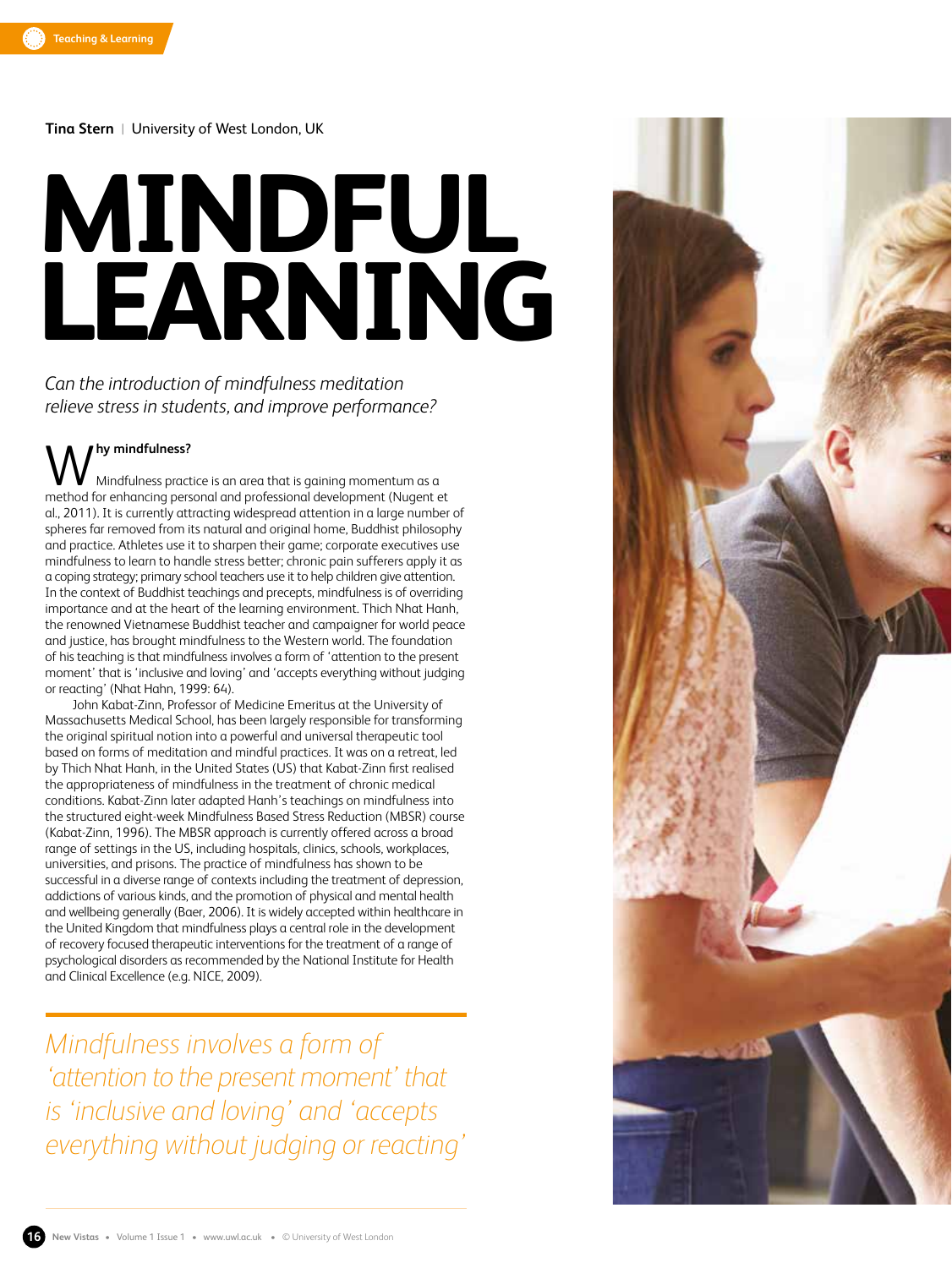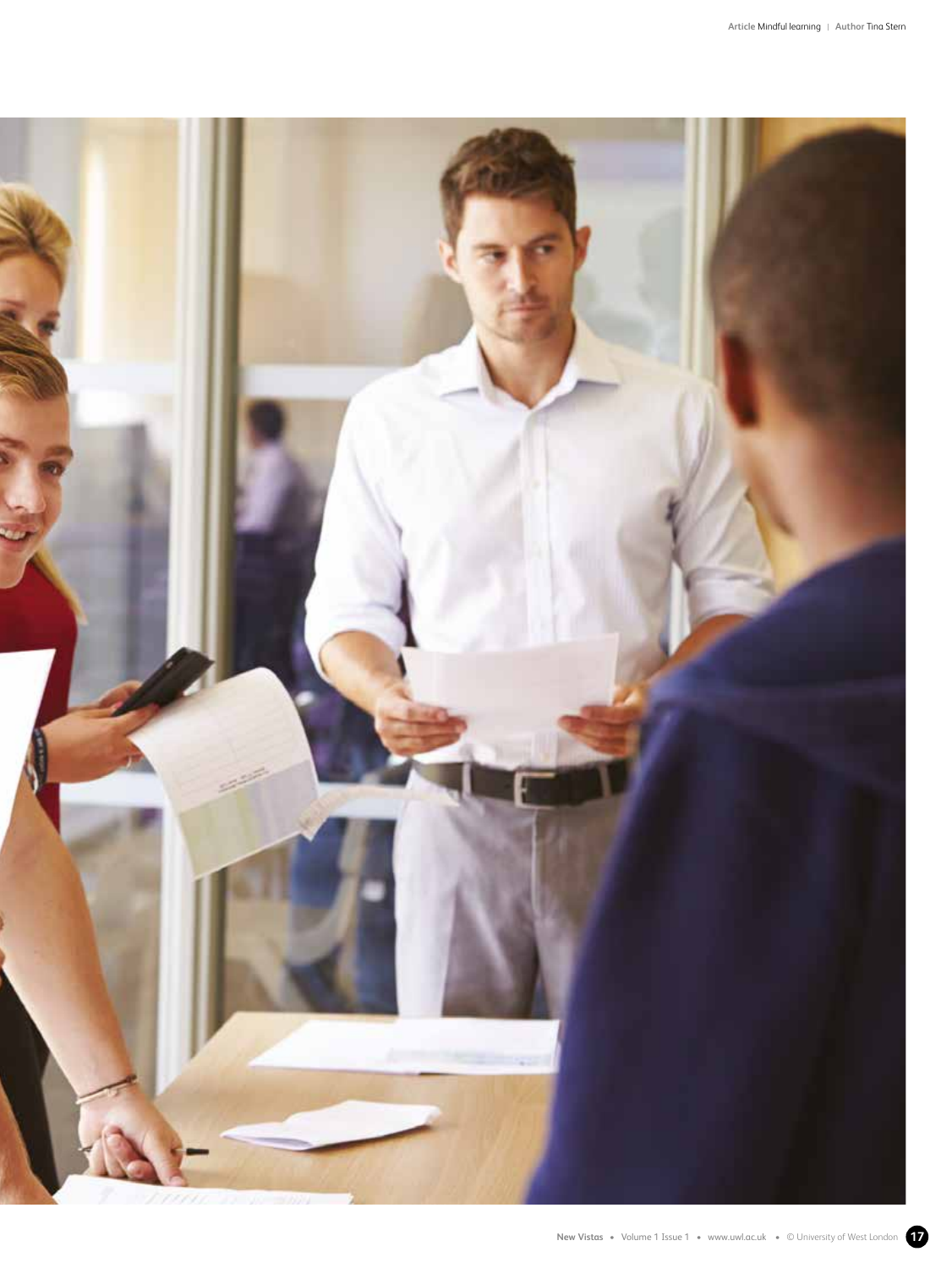# **Mindfulness for learning in higher education**

Students in the field of nursing tend to report high levels of stress and anxiety in the clinical learning environment (Sharif and Masoumi, 2005). Beddoe and Murphy (2004) suggest that high anxiety and stress impede concentration, memory, and problemsolving, which in turn, adversely affects academic performance and learning. Studies in neuroplasticity have also suggested that the adult brain is more malleable than previously thought (Draganski et al., 2004). Neuroscientists studying the effects of mindfulness practice on the brain have indeed observed that it can foster sustained neural changes (Hölzel et al., 2011), with brain activity increasing in the pre-frontal cortex: a crucial area of the brain in terms of understanding social interactions (Wang et al., 2007). This claim represents a significant departure from views which consider traits such as attention span and emotional regulation as fixed properties that cannot be greatly altered. If, as neuroplasticity proponents report, mindful reflection intensifies the activity in the prefrontal cortex and 'this neural integration promotes a reflective mind, an adaptive, resilient brain and empathic relationships' (Siegel, 2007: 262), mindfulness in learning is a concept well worth exploring. This theoretical shift in perspective accounts better for the complexity of learning, and the narrowness of a focus on innate cognitive properties or fixed views of intelligence (Dweck, 1999), and suggests a relation with views of learning that take into account social and personal factors. For teachers in higher education, this means that using effective mindful teaching strategies might increase students' learning potential, as it impacts on the affective domain of learning. Educators who intentionally incorporate insightful, mindfulnessoriented learning experiences may help students with stress, and potentially enhance their learning (Bushnell and Henry, 2003).





#### **The positive experience of students**

A group of 28 first year nursing students were invited to attend a practice development workshop during the early stages of their first placement experience in the clinical environment, where mindfulness training was introduced. It consisted in a ten minute breath awareness exercise following a presentation on the nature of mindfulness including reference to the literature and research on this topic. Students were later invited to reflect on the qualities associated with mindfulness skills. Six students were later selected to attend a focus group to further discuss their experiences and views of mindfulness in learning. Their feedback is discussed here, using pseudonyms to report their comments. The students indicated that they found it helpful to focus and to pay attention to how they communicated. Shan, for example indicated that she was 'becoming more aware of how [she] responded to clients' including aspects such as her 'looks, words, and expressions'. Julie indicated that conscious awareness of the breath had helped her focus:

Trying out a new idea, breath awareness and feeling changes in my body that helped me think clearly and focus on tasks.

Respondents also indicated that silent reflection and mindful breathing enabled them to overcome stress, as in the case of Jon below:

I [first] felt unable to take the initiative due to lack of confidence during the role play. When I did eventually participate in the role for the first time, I was too anxious to think clearly. The second time I used breath awareness prior to my turn, and enjoyed the experience much more. I now need to practice this to become more comfortable with using it.

*Neuroscientists studying mindfulness practice have observed that it can foster sustained neural changes, with brain activity increasing in the pre-frontal cortex: a crucial area of the brain in terms of understanding social interactions*